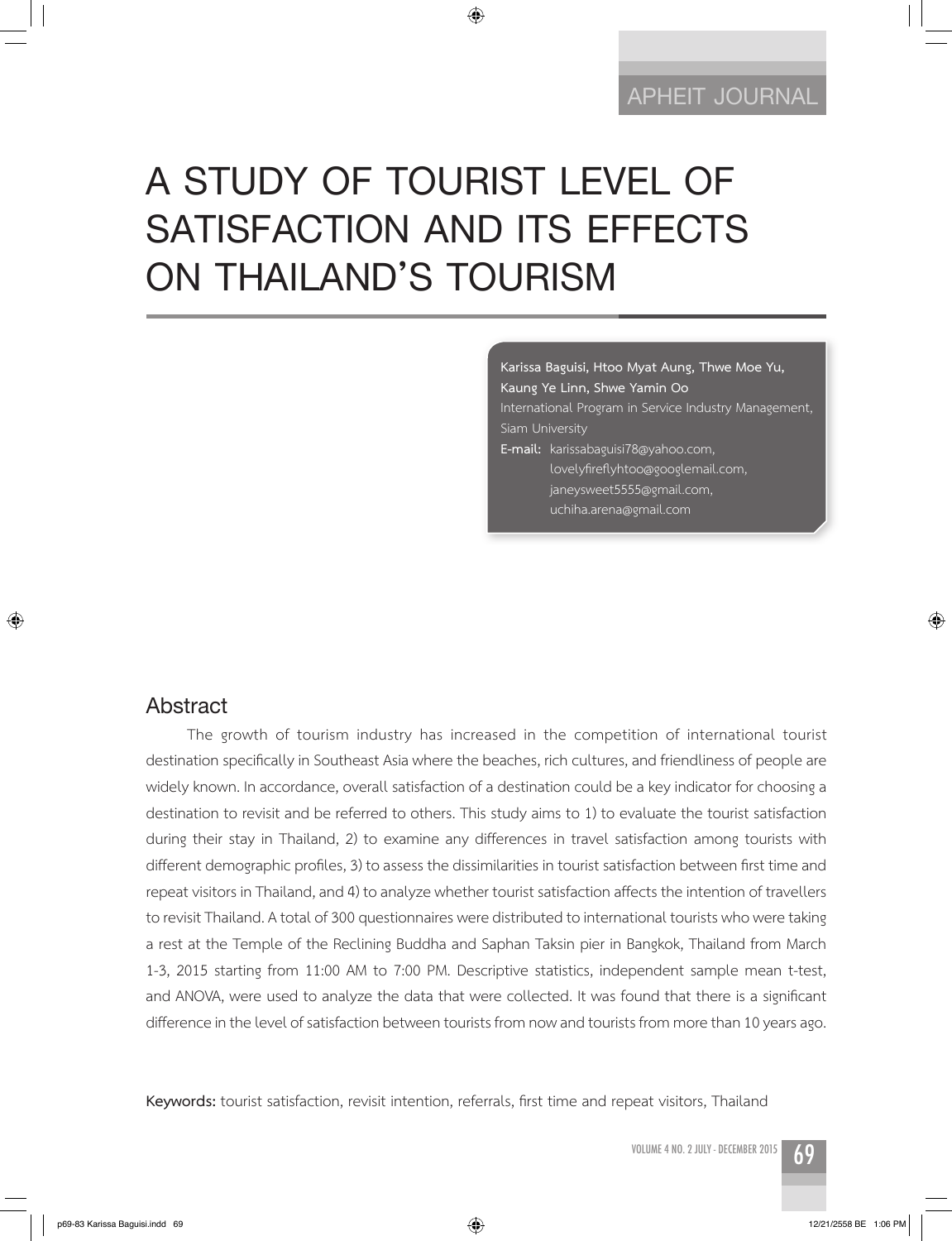### **Introduction**

<u>Filmen</u>

Thailand has been one of the most visited countries in the world. According to The Daily Telegraph UK (2014), Thailand was the tenth place in having the most tourist arrivals in the year 2013 with 26.5 million tourists which is 18.8 per cent increased from their previous year. Although late 2013 until early 2014, Had been a rocky road for Thailand due to the political unrest, Bangkok, the capital city of Thailand was recorded as the third most visited cities in the world in the year 2013, while Phuket and Pattaya were ranked 15th and 18th place as published by The Daily Telegraph UK (2015).

Thailand is known as the country which was never colonized by a Western country as compare to its neighboring countries in Southeast Asia. This results into their preserved culture that is prevalent in the country until the present time. In relation to this, major tourist attractions of Thailand have always been related to its magnificent culture and rich history such as Grand Palace, Ayutthaya, and Bridge over the River Kwai.

As tourism grow in Thailand, lots of internationally acclaimed hotel and resort chains expanded and shifted their productions in Thailand. With lower lodging rates as compare to their branches abroad, tourists and locals can experience high quality services, facilities, amenities, and other offerings of these hotel and resort chains in Thailand without having to worry about the price. Moreover, Thailand has local brand hotels and resorts that are highly recognized by international tourists that can compete with the international hotel and resort chains giving a wider choice of accommodation to visitors in Thailand.

However, there has been an increase in competition for Thailand as its neighboring countries such as Laos and Myanmar open their doors to tourists. According to Nirattakun (2013), market research director of Tourism Authority of Thailand, "Thai tourism has been developing for more than two decades, while some neighbouring countries such as Laos and Myanmar just opened their doors; so many people say these countries look like young women while Thailand is like a lady aged over 30." This threat urges for preventive measures in Thailand as tourism is the main contributor of Thailand's GDP. In order to combat this, the Tourism Authority of Thailand has to focus on encouraging repeat visitors. As stated by Black (2012, p. 26), "the only way to combat running out of visitors in the long term is to encourage people to come back," In relation to this, satisfaction level is a good indicator and greatly beneficial in attracting visitors to revisit a destination, as according to Rittichainuwat, Qu, and Mongkhonvanit (2002), "Since retaining tourist are as important as attracting new ones, it is necessary to understand international traveler satisfaction to design promotional campaigns and tour packages to attract and retain tourists." Unfortunately, there are few researches that solely focus on tourist satisfaction in Thailand as stated by Rittichainuwat et al. (2002), "Most of the empirical studies on travel satisfaction have focused on North American, European, Australian, and East Asian countries. Nevertheless, there are a few empirical research studies about the tourism in Indo China, specifically, Thailand." This study will examine whether there are changes on the travel satisfaction level of tourists from the research of Rittichainuwat et al. (2002) compared to the present time.



ASSOCIATION OF PRIVATE HIGHER EDUCATIONS INSTITUTIONS OF THAILAND<br>UNDER THE PATRONAGE OF HER ROYAL HIGHNESS PRINCESS MAHA CHAKRI SIRINDHORN

⊕

p69-83 Karissa Baguisi.indd 70 12/21/2558 BE 1:06 PM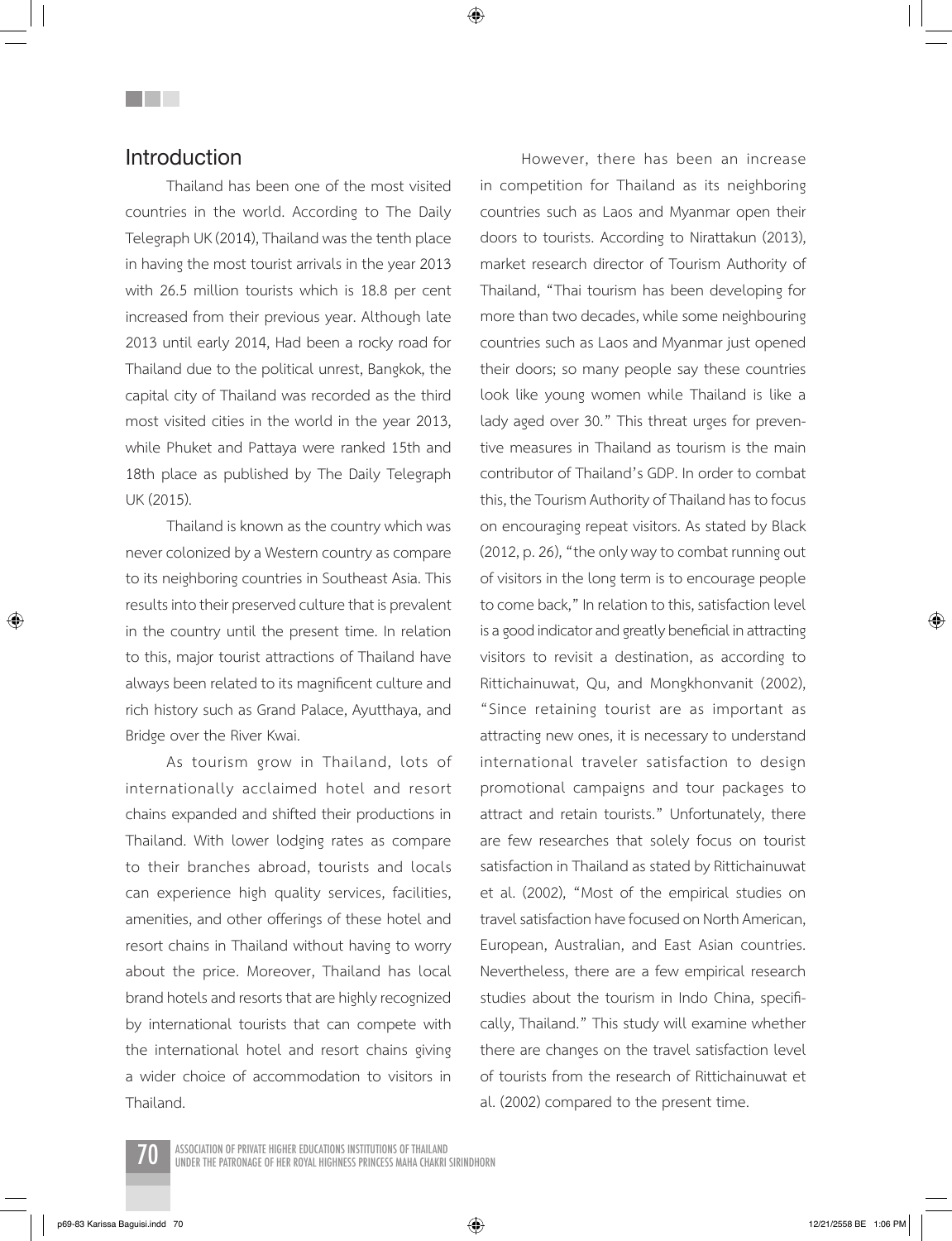### **APHEIT JOURNAL**

#### **Purposes**

This study has four major purposes. First is to evaluate the tourist satisfaction during their stay in Thailand. Second is to examine any differences in travel satisfaction among tourists with different demographic profiles. Third is to assess the dissimilarities in tourist satisfaction between first time and repeat visitors in Thailand. And fourth is to analyze whether tourist satisfaction affects the intention of travellers to revisit Thailand.

### **Benefit of Research**

This research benefits include 1) identifying the attributes that cause either satisfaction or dissatisfaction in order to provide better services to tourists, and 2) knowing the current needs and wants of the tourists to increase their level of satisfaction. This research will benefit the Tourism Authority of Thailand, service providers, tourism marketers, and other tourism-related agencies in Thailand.

#### **Hypothesis**

⊕

There is a difference between the level of satisfaction of tourists in Thailand from the past 13 years and the present.

### **Literature Review**

Customer satisfaction has long been used by different industries in order to gauge the experience of the consumer whether they were delighted or displeased with the product or service. The importance of satisfying the consumers has been studied by many researchers. According to Devashish (2011, p. 41), "Customer satisfaction is directly related to the performance of products and services supplied by a specific company in terms of customer

expectation. In today's competitive market place where different brands are competing for share in the market, customer satisfaction is one of the key differentiators. It is also a key result area of business strategy." Moreover, Hill, Roche, and Allen (2007, p.1) stated that, "Customers whose need are met or exceeded by an organisation form favourable attitudes about it." They also added that, "it's fantastic if organisations can delight their customers and even better if they can make customers feel some kind of emotional attachment to them. However, those feeling are no more than descriptors for the type of attitudes customers hold at the highest levels of satisfaction, just as disgust could describe extreme dissatisfaction and indifference the mid-range of the satisfaction spectrum." (Hill et al., 2007, p. 2)

In tourism, customer satisfaction can highly impact on destination success or failure. Bowen and Clarke (2009, p. 139) noted that, "Tourists are no longer shackled by a lack of choice and so need not return to where they have been dissatisfied - with regard to transports, accommodations, attractions, tour operators or travel agents, web site or destination organizers or any other tourism providers." Since travelling can be considered a risky purchase, consumers are more deliberate when choosing tourism products or services. However, if tourists are satisfied or delighted, the impact on the destination would be greater. As Devashish claimed (2011, p. 41), "Tourism is all about experiences and taking back memories. Each tourist destination aspires to make tourists so satisfied and happy that not only do they decide to back again but also motivate others to visit that destination." Moreover, Mat Som and Badarneh (2011) stated, "Satisfaction affected positively the short-term re-

VOLUME 4 NO. 2 JULY - DECEMBER 2015

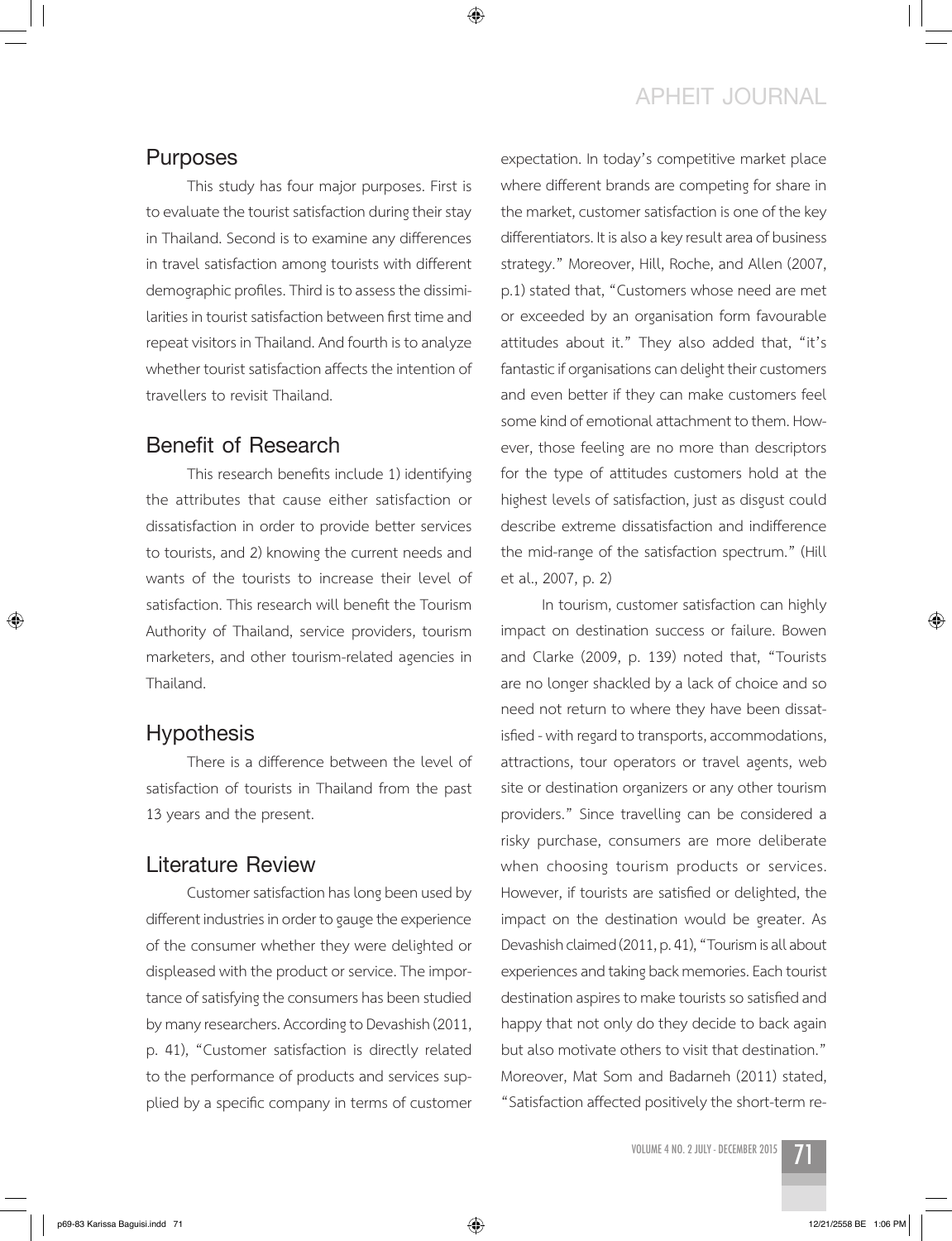visit intention." They also added that "Satisfaction could be represented as post-trip evaluation by both repeaters and first-timers" (Mat Som and Badarneh, 2011). In addition, Cole and Illum (2006) stated that "It is commonly believed that high level of service quality will produce satisfied visitors who are more likely to spread positive word-of-mouth, and to be repeat visitors." Furthermore, Thrane (as cited in Jago and Deery, 2006) had noted that, "higher levels of intentions to recommend were associated with higher levels of satisfaction."

### **Research Process**

**THE SEA** 

This study uses a self-complete questionnaire to measure the satisfaction of international tourists during their visit in Thailand. On March 1-3, 2015, the authors went to the temple of the Reclining Buddha (Wat Pho) and Saphan Taksin Pier in Bangkok, Thailand starting from 11:00 AM to 7:00 PM to distribute the questionnaires to a convenience sample of international tourists who were taking rest at the temple and pier.

The authors asked tourists to fill out the questionnaires and asked further questions about their level of satisfaction during their trip in Thailand. For the elderly tourists, the authors read the questions and filled out the questionnaires for them based on their answers. The questionnaire took approximately 5-10 minutes. A total of 300 out of 412 distributed questionnaires were returned, yielding a response rate of 72.8 percent.

### **Population and Sample**

The population of this study was international tourists who visit major attractions in Thailand. A convenience sample of 300 tourists at major tourist attraction places in Bangkok was surveyed. Among all the tourists who participated in the survey, two-thirds of the respondents were leisure tourists who visited Thailand for relaxation and fun and one-third were business tourists and most of them were young adults. A total of 300 out of 412 distributed questionnaires were returned, yielding a response rate of 72.8%

#### **Instruments**

The questionnaire was derived from Rittichainuwat et al. (2002). It aims to find out the level of tourist satisfaction about Thailand and to help Thai tourism industry to provide products and services to serve the tourists better in the future. The questionnaire consists of three parts. The first part is to collect the tourists' characteristics including their revisit intention and likelihood of recommending Thailand. The second part is to examine the level of satisfaction of tourists visiting to Thailand with a 5-point likert scale, ranking from 1 (strongly dissatisfied), 2 (dissatisfied), 3 (neutral), 4 (satisfied), 5 (very satisfied), as well as the overall satisfaction. The last part of the questionnaire includes the demographic profile of the respondents.

### **Data Analysis**

Descriptive statistics including frequency distribution, independent sampling mean t-test and ANOVA were used to analyze the data. First, frequency distribution was used to describe the travel characteristics of the international tourists and the demographic profile of the international tourists. Second, descriptive statistic was used to identify the level of satisfaction of Thailand evaluated by international tourists. Third, independent sampling means t-test was used to identify any differences in the destination image between first timers and



ASSOCIATION OF PRIVATE HIGHER EDUCATIONS INSTITUTIONS OF THAILAND<br>UNDER THE PATRONAGE OF HER ROYAL HIGHNESS PRINCESS MAHA CHAKRI SIRINDHORN

⊕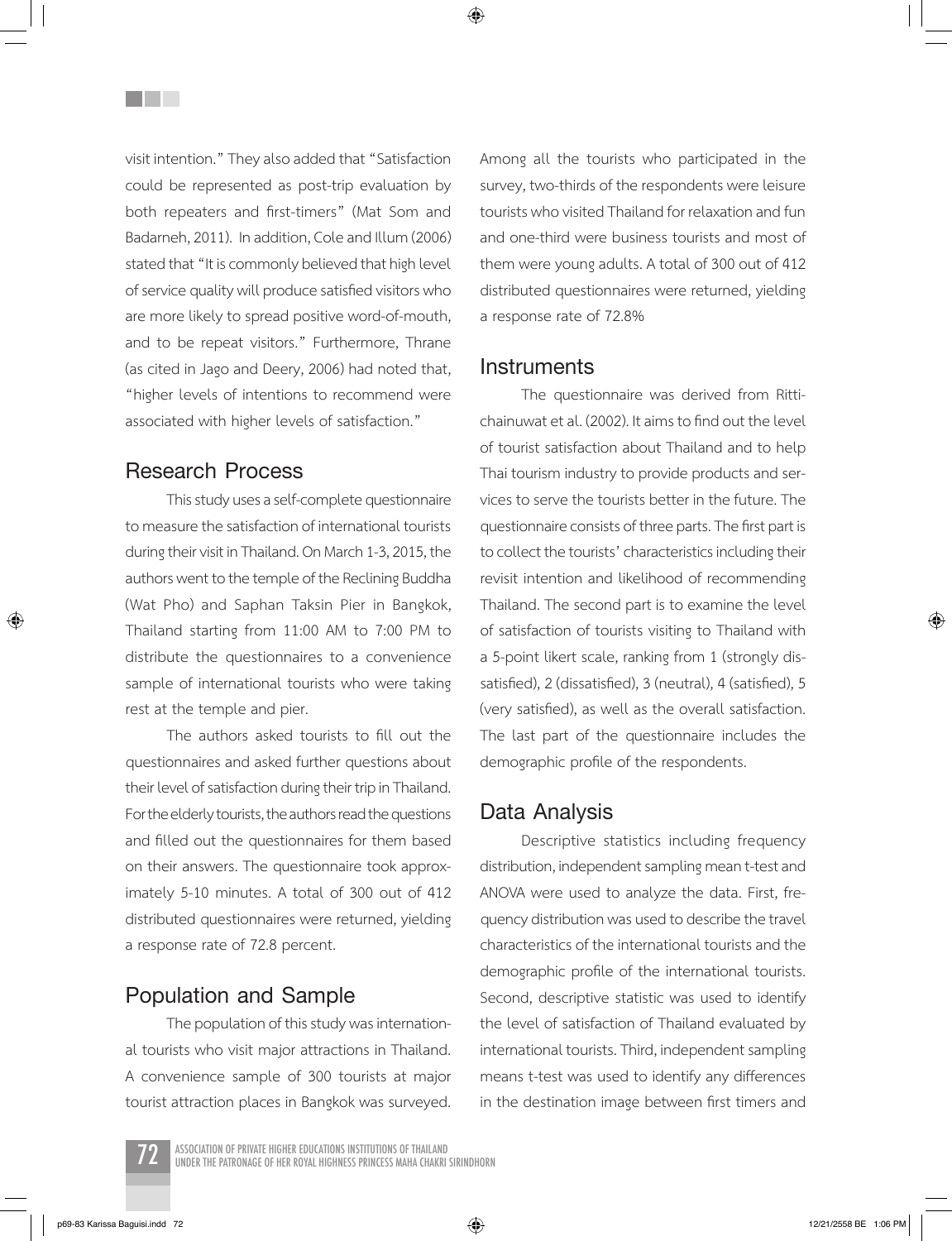### **APHEIT JOURNAL**

repeat visitors, male and female, marital status, and education level. Lastly, ANOVA was used to identify any mean difference level of satisfaction according to their age group, occupation, and their continent of origin.

### **Results**

Table 1 shows the demographic profile of the respondents. Based on the sample, there was an almost equal distribution between male (45.8%) and female (54.2%) and most of them were young adults (68.2%). The other respondents were middle-aged adults (20.7%), senior adults (3.7%), and

**Table 1: Demographic Profile**

adolescence (7.4%). Moreover, more than half of the respondents were single (62.7%) while 37.3% were married. The ability of the English language was needed in answering the questionnaire which results to most of the respondents coming from western countries including 60.5% from Europe, 12.8% from the Americas, 6.4% from Oceania, while 18.9% were from Asia and 1.4% came from other countries. The sample also shows that almost three-fourths of the respondents were part of the workforce while the others were students (22%), retired, unemployed and housewife (6.3%). Moreover, most of the respondents were highly

| Items                    | Category                     | Frequency      | Percent |
|--------------------------|------------------------------|----------------|---------|
| Gender                   | Male                         | 137            | 45.8    |
|                          | Female                       | 162            | 54.2    |
|                          | Total                        | 299            | 100     |
| Age Group                | Adolescence                  | 22             | 7.4     |
|                          | Young Adult                  | 204            | 68.2    |
|                          | Middle-aged Adult            | 62             | 20.7    |
|                          | Senior Adult                 | 11             | 3.7     |
|                          | Total                        | 299            | 100     |
| Marital Status           | Single                       | 188            | 62.7    |
|                          | Married                      | 112            | 37.3    |
|                          | Total                        | 300            | 100     |
| Continent of Residence   | Asia                         | 56             | 18.9    |
|                          | Europe                       | 179            | 60.5    |
|                          | The Americas                 | 38             | 12.8    |
|                          | Oceania                      | 19             | 6.4     |
|                          | Others                       | $\overline{4}$ | 1.4     |
|                          | Total                        | 296            | 100     |
| Occupation               | Employed                     | 215            | 71.7    |
|                          | Retired/Unemployed/Housewife | 19             | 6.3     |
|                          | Student                      | 66             | 22      |
|                          | Total                        | 300            | 100     |
| <b>Educational Level</b> | Non-degree Holders           | 60             | 20.2    |
|                          | Degree Holders               | 237            | 79.8    |
|                          | Total                        | 297            | 100     |

VOLUME 4 NO. 2 JULY - DECEMBER 2015



 $\bigcirc$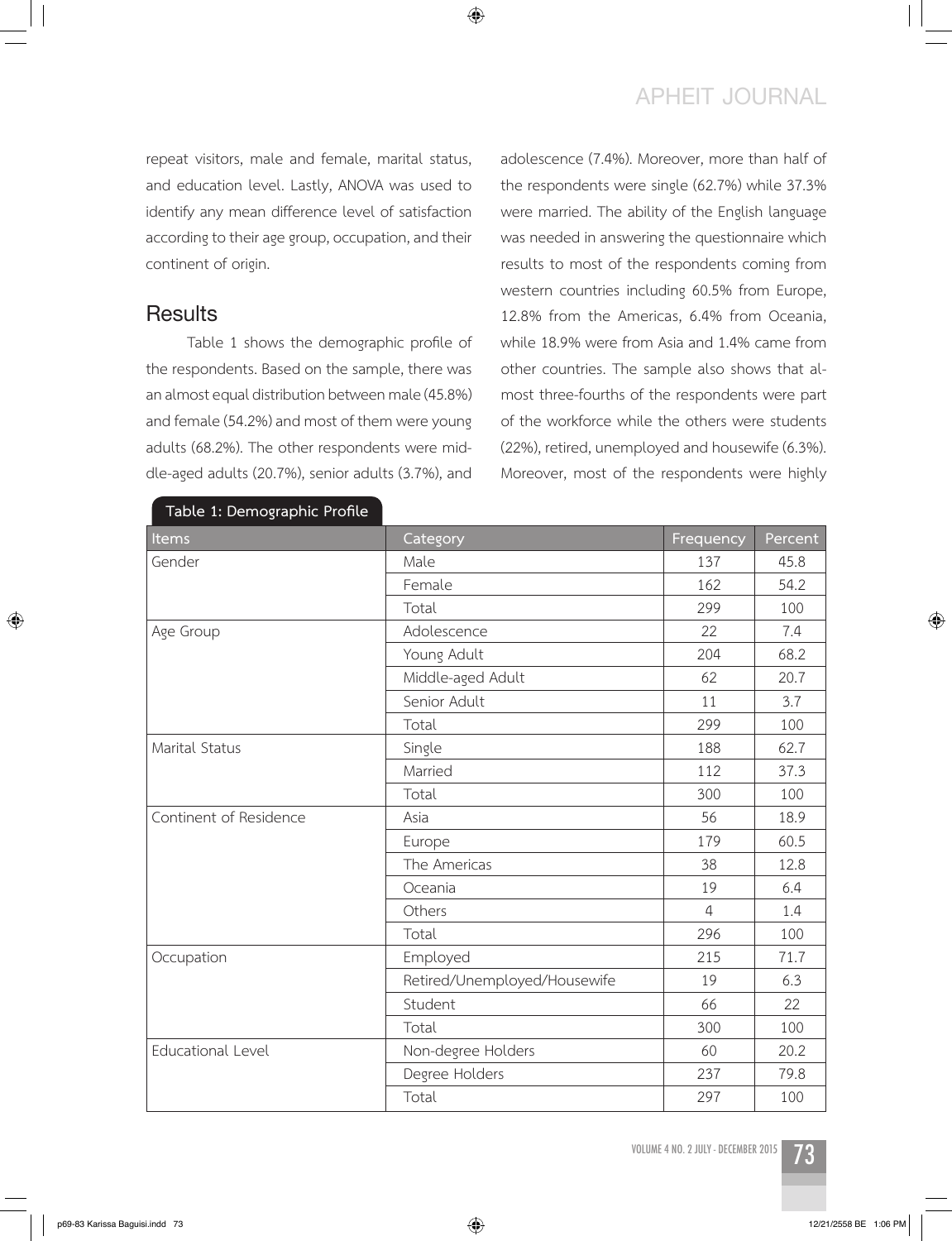$\bigoplus$ 

| Items                             | Category                       | Frequency       | Percent        |
|-----------------------------------|--------------------------------|-----------------|----------------|
| No. of visits                     | One time                       | 207             | 69             |
|                                   | 2-3 times                      | 59              | 19.7           |
|                                   | 4-5 times                      | 13              | 4.3            |
|                                   | More than 5 times              | 21              | $\overline{7}$ |
|                                   | Total                          | 300             | 100            |
| Purpose of visit                  | Vacation / sightseeing         | 241             | 80.3           |
|                                   | <b>Business</b>                | 20              | 6.7            |
|                                   | Vacation and Business          | 15              | 5              |
|                                   | Convention / exhibition        | 1               | 0.3            |
|                                   | Visiting friends and relatives | 13              | 4.3            |
|                                   | En route to somewhere else     | $\overline{2}$  | 0.7            |
|                                   | Others                         | 8               | 2.7            |
|                                   | Total                          | 300             | 100            |
| Traveling with tour group         | Yes                            | 53              | 17.7           |
|                                   | <b>No</b>                      | 246             | 82.3           |
|                                   | Total                          | 299             | 100            |
| Traveling with family             | Yes                            | 148             | 49.7           |
|                                   | <b>No</b>                      | 150             | 50.3           |
|                                   | Total                          | 298             | 100            |
| Length of stay                    | 3 nights or fewer              | 61              | 20.5           |
|                                   | 4 - 7 nights                   | 50              | 16.8           |
|                                   | $1 - 2$ weeks                  | 89              | 29.9           |
|                                   | More than 2 weeks              | 98              | 32.9           |
|                                   | Total                          | 298             | 100            |
| Type of Information               | Price                          | 130             | 20             |
|                                   | Safety                         | 119             | 18.3           |
|                                   | Climate                        | $\overline{92}$ | 14.2           |
|                                   | <b>Tourist Attractions</b>     | 179             | 27.6           |
|                                   | Friendliness Of People         | 115             | 17.7           |
|                                   | Others                         | 14              | 2.2            |
| Intention to revisit              | Yes                            | 279             | 94.6           |
|                                   | $\rm No$                       | 16              | 5.4            |
|                                   | Total                          | 295             | 100            |
| If yes, when do you plan to visit | within one year                | 41              | 14.9           |
| Thailand again?                   | $1 - 2$ years                  | 102             | 37.1           |
|                                   | $3 - 5$ years                  | 81              | 29.5           |
|                                   | More than 5 years              | 51              | 18.5           |
|                                   | Total                          | 275             | 100            |
| Will you recommend Thailand       | Yes                            | 295             | 99.3           |
| to your friends/relatives?        | No                             | $\overline{2}$  | 0.7            |
|                                   | Total                          | 297             | 100            |
| Overall, are you satisfied with   | Yes                            | 296             | 99.7           |
| this visit to Thailand?           | No                             | 1               | 0.3            |
|                                   | Total                          | 297             | 100            |



**The Co** 



74 **Association of Private Higher Educations Institutions of Thailand Under The Patronage of Her Royal Highness Princess Maha Chakri Sirindhorn** 

p69-83 Karissa Baguisi.indd 74 12/21/2558 BE 1:06 PM

 $\bigoplus$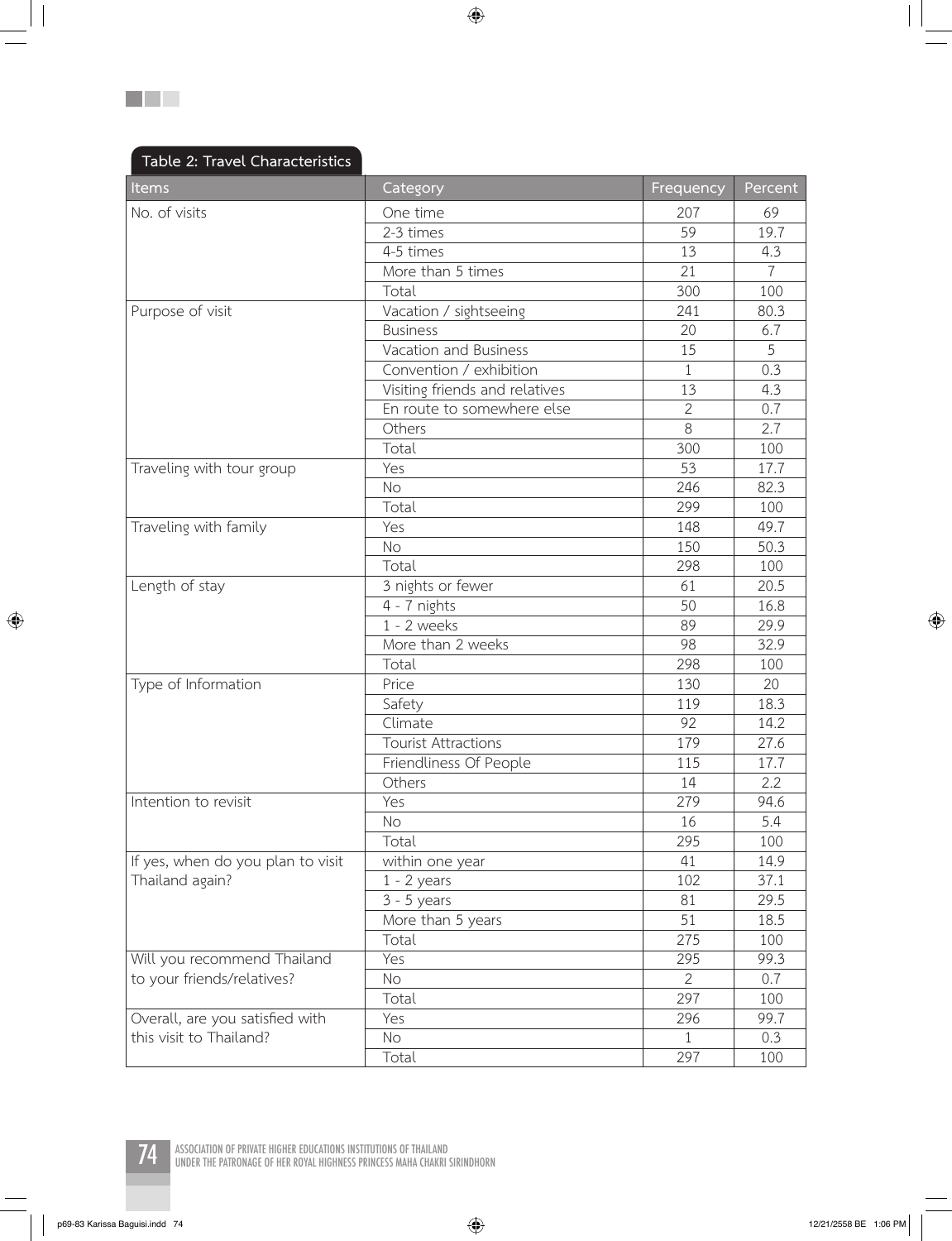### **APHEIT JOURNAL**

educated consisting of 79.8% were degree holders while 20.2% were non-degree holders.

Table 2 examined the travel characteristics of the respondents. It shows that almost three-fourths of the respondents were first time visitors (69%) in Thailand whereas 31% were repeat travelers. The majority of the respondents were leisure tourists (84.6%), while 12% were business travelers, and 3.4% were visiting Thailand for other purposes. Most of the respondents were FIT travelers (82.3%) while 17.7% were traveling with a tour group. Moreover, there was an equal distribution between travelers travelling with family (49.7%) and travelling without family (50.3%). More than half of the respondents stayed in Thailand for more than a week (62.8%) while others stayed a week or less (37.3%). In addition, the type of information that the respondents mostly look for was 'tourist attractions' (27.6%), followed by 'price' (20%), and the least was 'climate' (14.2%). Nearly all of the respondents would like to revisit Thailand (94.6%) as opposed to the 5.4% who do not want to come back to Thailand. Half of the respondents may revisit during one to two years (52%) while the other half might come back to Thailand after three to five years or more (48%). In addition, respondents were all willing to

| Table 3: Mean Differences between Tourists Level of Satisfaction of Thailand |     |      |                |  |  |  |  |
|------------------------------------------------------------------------------|-----|------|----------------|--|--|--|--|
| Items                                                                        | N.  | Mean | Std. Deviation |  |  |  |  |
| Food prices                                                                  | 296 | 4.31 | 0.731          |  |  |  |  |
| Type of foods                                                                | 294 | 4.28 | 0.8            |  |  |  |  |
| Attitude of Thai people toward tourists                                      | 297 | 4.23 | 0.863          |  |  |  |  |
| Type of tourist attractions                                                  | 298 | 4.16 | 0.711          |  |  |  |  |
| Quality of foods                                                             | 298 | 4.14 | 0.774          |  |  |  |  |
| Service in hotels or guest house                                             | 296 | 4.08 | 0.784          |  |  |  |  |
| A safe place for tourists                                                    | 298 | 4.06 | 0.806          |  |  |  |  |
| Prices of hotels or guest houses                                             | 295 | 4.03 | 0.773          |  |  |  |  |
| Types of lodging                                                             | 293 | 3.94 | 0.794          |  |  |  |  |
| Service in restaurants                                                       | 293 | 3.93 | 0.788          |  |  |  |  |
| Quality of tourist facilities                                                | 298 | 3.93 | 0.762          |  |  |  |  |
| Prices of fares                                                              | 291 | 3.92 | 0.833          |  |  |  |  |
| Quality of lodging facilities                                                | 294 | 3.9  | 0.753          |  |  |  |  |
| Prices of shopping items                                                     | 298 | 3.88 | 0.882          |  |  |  |  |
| Service at tourist attractions                                               | 297 | 3.88 | 0.815          |  |  |  |  |
| Types of local transportation system                                         | 296 | 3.87 | 0.893          |  |  |  |  |
| Prices of tour and travel packages                                           | 294 | 3.85 | 0.861          |  |  |  |  |
| Service of transporters                                                      | 293 | 3.82 | 0.879          |  |  |  |  |
| Convenience of local transportation system                                   | 293 | 3.82 | 0.92           |  |  |  |  |
| Service in stores                                                            | 291 | 3.77 | 0.807          |  |  |  |  |
| Types of shopping products                                                   | 296 | 3.77 | 0.856          |  |  |  |  |
| Environment                                                                  | 297 | 3.66 | 0.916          |  |  |  |  |
| Quality of shopping products                                                 | 296 | 3.56 | 0.841          |  |  |  |  |
| Cleanliness/hygiene                                                          | 299 | 3.29 | 1.042          |  |  |  |  |
| Valid N (listwise)                                                           | 258 |      |                |  |  |  |  |

◈

VOLUME 4 NO. 2 JULY - DECEMBER 2015



 $\bigcirc$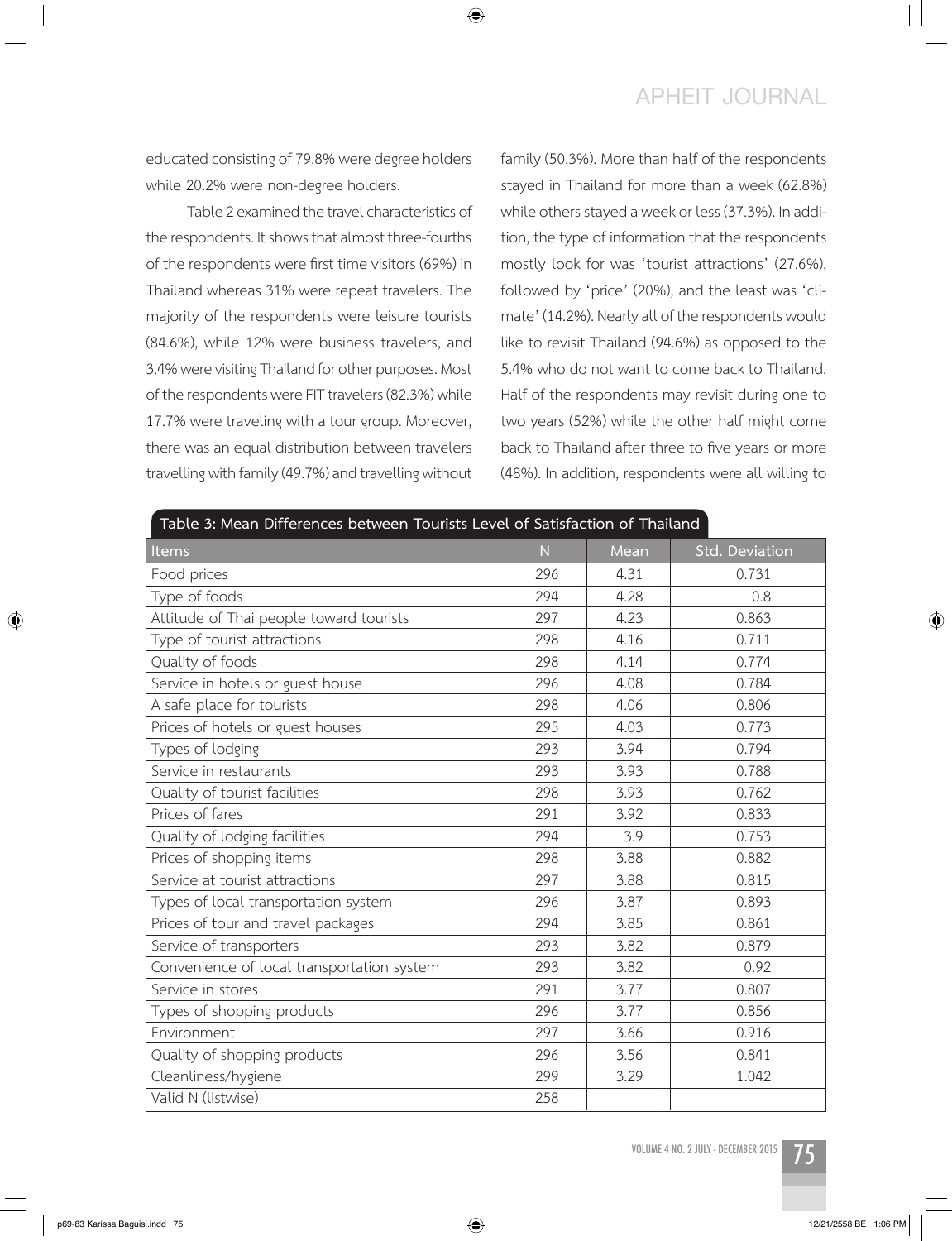recommend Thailand to their friends and relatives (99.3%) except for the other two respondents. Furthermore, all of the respondents (99.7%) except for one respondent were satisfied in their visit to Thailand.

**THE SEA** 

Table 3 shows the mean differences between tourist levels of satisfaction in each item. Based on the figures, 'food prices' (4.31) has the highest mean score followed by 'type of foods' (4.28) and 'attitude of Thai people toward tourists' (4.23) while 'cleanliness/hygiene' (3.29) has the lowest mean score. Out of 24 items, eight items were scored highly as their mean scores were more than 4.00, while the other items have more than average mean score except for the cleanliness/ hygiene' which scored almost averagely.

Tables 4, 5, and 6 show the results of the independent sample mean t-test. Based on the figures, there was a significant difference between first timers (3.69) and repeat visitors (3.96) in'type of shopping products'. In terms of marital status, there was a significant difference in 'type of food' between married tourists (4.45) and unmarried visitors (4.18). Moreover, the comparison between non-degree holder travelers and degree holder tourists shows that there were significant differences in 'type of shopping products' (N-D=3.66, D=3.92) and 'price of hotels or guest houses' (N-D=3.83, D=4.09).

Table 7, 8, and 9 illustrate the results of one-way ANOVA. Based on the statistics, there is a significant difference between adolescence and

| Table 4: t-test Results Comparing First Timers and Repeat Visitors on their Level of Satisfaction |                                       |      |    |                |           |  |  |  |
|---------------------------------------------------------------------------------------------------|---------------------------------------|------|----|----------------|-----------|--|--|--|
|                                                                                                   | <b>First Timers</b>   Repeat Visitors |      |    |                |           |  |  |  |
|                                                                                                   | N                                     | Mean |    | N Mean t-value |           |  |  |  |
| Type of Shopping Products                                                                         | 206                                   | 3.69 | 90 | 3.96           | $-2.554*$ |  |  |  |

Level of satisfaction scale:  $5 = \text{very satisfied}$ ,  $1 = \text{strongly dissatisfied}$  \* significant at  $p < 0.05$ 

| Table 5: t-test Results Comparing Unmarried and Married Visitors on their Level of Satisfaction |             |        |         |         |           |  |  |
|-------------------------------------------------------------------------------------------------|-------------|--------|---------|---------|-----------|--|--|
|                                                                                                 | Unmarried   |        | Married |         |           |  |  |
|                                                                                                 | $\mathbb N$ | / Mean | N       | / Mean/ | l t-value |  |  |
| Type of Foods                                                                                   | 184         | 4.18   | 110     | 4.45    | $-275*$   |  |  |

Level of satisfaction scale:  $5 = \text{very satisfied}$ ,  $1 = \text{strongly dissatisfied}$ <br>\* significant at  $p < 0.05$ 

#### **Table 6: t-test Results Comparing Non-degree Holder Tourists and Degree Holder Tourists on their Level of Satisfaction**

|                                  | Non-degree Holders Degree Holders |      |     |      |          |
|----------------------------------|-----------------------------------|------|-----|------|----------|
|                                  | N                                 | Mean | N   | Mean | t-value  |
| Type of Shopping Products        | 59                                | 3.66 | 235 | 3.92 | $-262*$  |
| Prices of hotels or guest houses | 59                                | 3.83 | 233 | 4.09 | $-.264*$ |

Level of satisfaction scale:  $5 = \text{very satisfied}$ ,  $1 = \text{strongly dissatisfied}$ 

\* significant at p<0.05

ASSOCIATION OF PRIVATE HIGHER EDUCATIONS INSTITUTIONS OF THAILAND<br>UNDER THE PATRONAGE OF HER ROYAL HIGHNESS PRINCESS MAHA CHAKRI SIRINDHORN

⊕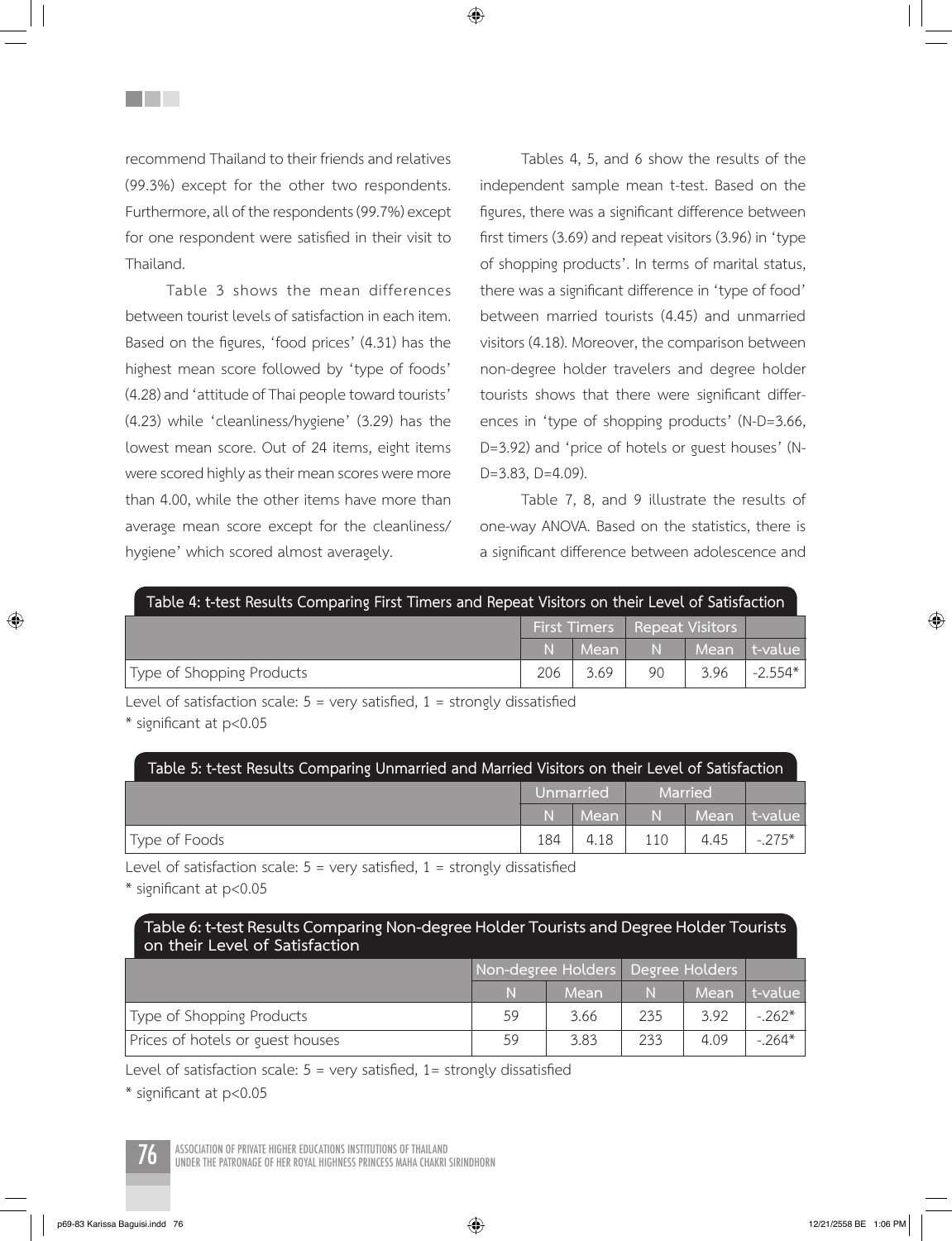### **APHEIT JOURNAL**

| Table 7: Significant Differences of Level of Satisfaction across Age Groups |       |       |       |       |       |             |                        |  |
|-----------------------------------------------------------------------------|-------|-------|-------|-------|-------|-------------|------------------------|--|
|                                                                             | Mean  |       |       |       |       |             |                        |  |
| <b>I</b> Items                                                              | Group | Group | Group | Group | F.    | Æ.,         | Significant Difference |  |
|                                                                             |       |       |       |       | Ratio | Probability | Between Group          |  |
| A safe place for tourists                                                   | 3.52  | 4.11  | 4.06  | 4.27  | 3.704 | 0.012       | Group 1 and Group 2    |  |
|                                                                             |       |       |       |       |       |             | Group 1 and Group $3$  |  |

◈

*Level of satisfaction scale: 5 = very satisfied, 1 = strongly dissatisfied* 

*Group 1: Adolescence, Group 2: Young Adult, Group 3: Middle-aged Adult, Group 4: Senior Adult*

| Table 8: Significant Differences of Level of Satisfaction across Continent of Residence |       |       |       |       |       |             |                        |  |  |
|-----------------------------------------------------------------------------------------|-------|-------|-------|-------|-------|-------------|------------------------|--|--|
|                                                                                         | Mean  |       |       |       |       |             |                        |  |  |
| <b>Items</b>                                                                            | Group | Group | Group | Group |       | F-          | Significant Difference |  |  |
|                                                                                         |       | 9     | 3     | 4,    | Ratio | Probability | <b>Between Group</b>   |  |  |
| Service at tourist                                                                      | 3.93  | 3.79  | 4.32  | 3.56  | 4.25  | 4.339       | 0.002                  |  |  |
| attractions                                                                             |       |       |       |       |       |             | Group 2 and Group 3    |  |  |
|                                                                                         |       |       |       |       |       |             | Group 3 and Group 4    |  |  |

*Level of satisfaction scale: 5 = very satisfied, 1 = strongly dissatisfied Group 1: Asia, Group 2: Europe, Group 3:The Americas, Group 4: Oceania, Group 5: Others*

| Table 9: Significant Differences of Level of Satisfaction across Occupation |       |               |       |       |             |                        |  |  |  |
|-----------------------------------------------------------------------------|-------|---------------|-------|-------|-------------|------------------------|--|--|--|
|                                                                             |       | Mean          |       |       |             |                        |  |  |  |
| Items                                                                       | Group | Group         | Group | F.    | E-          | Significant Difference |  |  |  |
|                                                                             |       | $\mathcal{D}$ | 3     | Ratio | Probability | <b>Between Group</b>   |  |  |  |
| Prices of hotels or                                                         | 4.01  | 3.67          | 4.20  | 3.702 | 0.026       | Group 2 and Group 3    |  |  |  |
| guest houses                                                                |       |               |       |       |             |                        |  |  |  |

*Level of satisfaction scale: 5 = very satisfied, 1 = strongly dissatisfied Group 1: Employed, Group 2: Unemployed/Retired/Housewife, Group 3: Students*

young adult in terms of Thailand being 'a safe place for tourists' (F=3.704, p≤.012). Moreover, there is significant difference of level of satisfaction across continent of residence. The 'service of tour' (F=4.339, p≤.002) has a significant difference between Europe and America, The Americas and the Oceania. 'Food prices' (F=4.161, p≤.003) has significant differences between the groups of Asia and others, Europe and others, as well as The Americas and others. Furthermore, the figures emphasize the significant differences of level of satisfaction across occupation. There is a significant difference between the Group 2 who were unemployed, retired and housewife, with the Group 3 who were students. The students were very satisfied with the 'price of hotels and guesthouses' while the people who have no income do not have enough satisfaction for the prices (F=3.702, p≤.026).

### **Discussion and Conclusion**

This study examines the change in level of satisfaction of tourists visiting Thailand from Rittichainuwat et al. (2002) studies. As shown from table 10, there have been few changes in the

VOLUME 4 NO. 2 JULY - DECEMBER 2015



 $\bigcirc$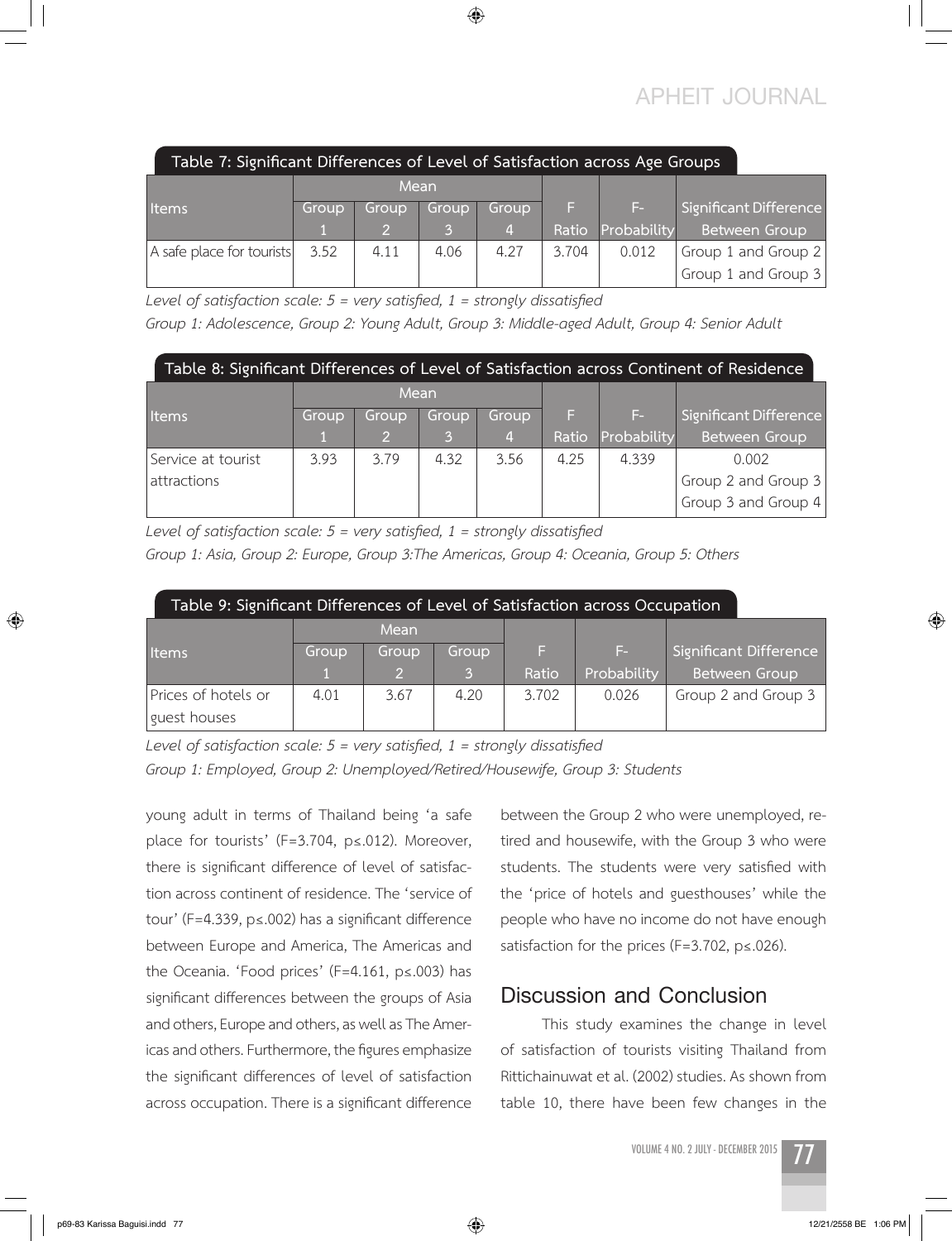ranking of different attributes although three attributes stayed in the top five rankings in both studies. As compare to Rittichainuwat et al. (2002) studies, food prices and attitude of Thai people toward tourists were still in the same place, however, the type of foods increased its ranking to second highest attribute in this study. Moreover, three of the highest attributes in this study is related to food. This is not surprising as Thai food is very well known in the world. Based on the survey conducted by Rough Guides (2014), a travel guidebook and reference publisher, Thailand was voted second best cuisine in the world. One of the voters described Thai food as "favored cuisine because it's fiery-hot

<u>Filmen</u>

with chilli, fresh with lemongrass and fragrant with coriander." Moreover, Thailand does not only offer Thai food but as well as international cuisine such as Indian, Italian, French, Mexican, etc. In addition, two of Thailand's restaurants were included in 'The World's Best Restaurants 2014' created by 'The Diner's Club' which were Gaggan, an Indian restaurant voted 17th, and Nahm, a Thai restaurant voted 13th. Furthermore, the food prices in both studies are placed the highest in all the attributes. Although almost 13 years had passed since the study of Rittichainuwat et al. (2002), the prices of food in Thailand did not increase that much while the disposable income of tourists had likely

| Table 10: List of attributes with the highest mean level of satisfaction |                                 |           |                             |                                |           |
|--------------------------------------------------------------------------|---------------------------------|-----------|-----------------------------|--------------------------------|-----------|
| <b>Attributes</b>                                                        | Rittichainuwat<br>et al. (2002) |           | <b>Attributes</b>           | <b>Current Study</b><br>(2015) |           |
|                                                                          | Mean                            | <b>SD</b> |                             | Mean                           | <b>SD</b> |
| Food Prices                                                              | 3.79                            | 0.92      | Food prices                 | 4.31                           | 0.731     |
| Service In Restaurants                                                   | 3.75                            | 0.84      | Type of foods               | 4.28                           | 0.8       |
| Attitude Of Thai People Toward Tourists                                  | 3.75                            | 0.95      | Attitude of Thai people     | 4.23                           | 0.863     |
|                                                                          |                                 |           | toward tourists             |                                |           |
| Type Of Foods                                                            | 3.74                            | 0.94      | Type of tourist attractions | 4.16                           | 0.711     |
| Type Of Lodging                                                          | 3.74                            | 0.87      | Quality of foods            | 4.14                           | 0.774     |

#### **Table 11: List of attributes with the least mean level of satisfaction**

| <b>Attributes</b>                    | Rittichainuwat<br>et al. (2002) |           | <b>Attributes</b>   | <b>Current Study</b><br>(2015) |           |
|--------------------------------------|---------------------------------|-----------|---------------------|--------------------------------|-----------|
|                                      | Mean                            | <b>SD</b> |                     | Mean                           | <b>SD</b> |
| Cleanliness And Hygiene              | 3.02                            |           | Cleanliness/hygiene | 3.29                           | 1.042     |
| Environment                          | 3.2                             | 0.95      | Quality of shopping | 3.56                           | 0.841     |
|                                      |                                 |           | products            |                                |           |
| Convenience Of Local Transportation  | 3.39                            | 0.9       | Environment         | 3.66                           | 0.916     |
| System                               |                                 |           |                     |                                |           |
| Service Of Transporters              | 3.4                             | 0.84      | Types of shopping   | 3.77                           | 0.856     |
|                                      |                                 |           | products            |                                |           |
| Types Of Local Transportation System | 3.4                             | 0.87      | Service in stores   | 3.77                           | 0.807     |

ASSOCIATION OF PRIVATE HIGHER EDUCATIONS INSTITUTIONS OF THAILAND<br>UNDER THE PATRONAGE OF HER ROYAL HIGHNESS PRINCESS MAHA CHAKRI SIRINDHORN

p69-83 Karissa Baguisi.indd 78 12/21/2558 BE 1:06 PM

⊕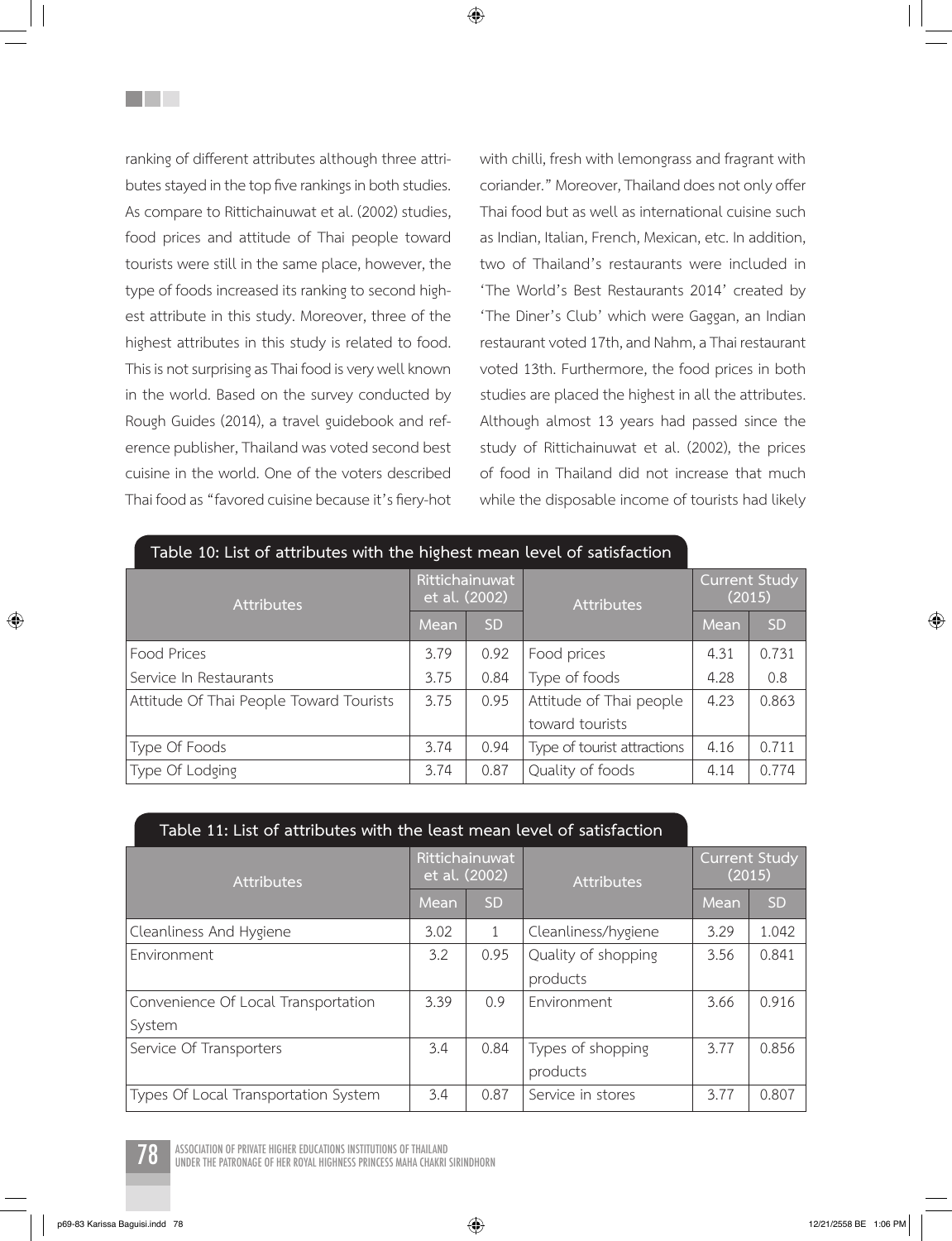### **APHEIT JOURNAL**

increased by now. This can be the reason why the food prices is still in the highest place as well as the mean level of satisfaction in all attributes have greatly increased as well. However, table 11 shows the attributes with the least mean level of satisfaction. Thailand has still have problems with its cleanliness and hygiene as it was still the attribute with the least mean score. Moreover, there has little increase in the mean score of the this attribute which means that this issue has been addressed but not fully as tourists still complain about this especially the cleanliness in the public places. Furthermore, the environment was also still placed in the least mean level of satisfaction although there has been a little change in the mean score which means that there have been few changes although it can still be improved by the Tourism Authority of Thailand. Wipatayotin (2015) stated that, "Authorities are coming up with measure to control the number of tourists visiting some of the Andaman Sea's famous islands in a bid to limit damage to the environment." They also added that, "Department officials informed the minister that Koh Tachai, part of Mu Ko Similan National Park in Phangnga province, is at risk of environmental degradation, in the form of spoiled coral and mounting rubbish, resulting from a surge in the number of tourists." As tourism surges, most of the natural attractions have been exploited which is hard to recover especially in Thailand where tourism is the main source of income. Furthermore, the issue about the transportation system of Thailand from the study of Rittichainuwat et al. (2002) was no longer the current issue as there was an improvement in the infrastructure in Thailand providing better modes of transportation such as BTS and MRT; however, it was replaced with issues regarding shopping products and service in stores. Since most of the local products are sold cheap, the quality would likely be lower as compare to international standards. However, the other two least mean level of satisfaction: types of shopping products and service in stores were not lowly scored as compare to other three attributes which were score almost averagely.

Based on the results, there has been not much of a difference between first timers and repeat visitors except for the types of shopping products. Since first timers are new to the destination, they might not be able to search easily for products that they would like to buy unlike repeat visitors who are already familiar with the destination. According to Gursoy (2011, p. 73), "The logic behind this proposition is that if a traveller has been to the destination before, he/she is likely to have more familiarity and expertise on the destination than a traveller who has never been to the destination."

Based on the results, educational attainment could affect the satisfaction level of tourists. Tourists who are degree holders have higher level of satisfaction in type of shopping products and prices of hotels or guest houses than travelers who does not have a degree yet. Since degree holders would likely have higher income as compare to non-degree holders, they would likely shop in better places as well as consider the prices of hotels or guest houses affordable than the latter. As according to De Graaf (2014, p. 194), "more highly educated people simply earn more money, and, therefore, spend more as well."

The results also indicated that there were differences across age groups especially when it comes to Thailand being a safe place for tourists. According to the results, adolescence has lower

**VOLUME 4 NO. 2 JULY - DECEMBER 2015** 79



↔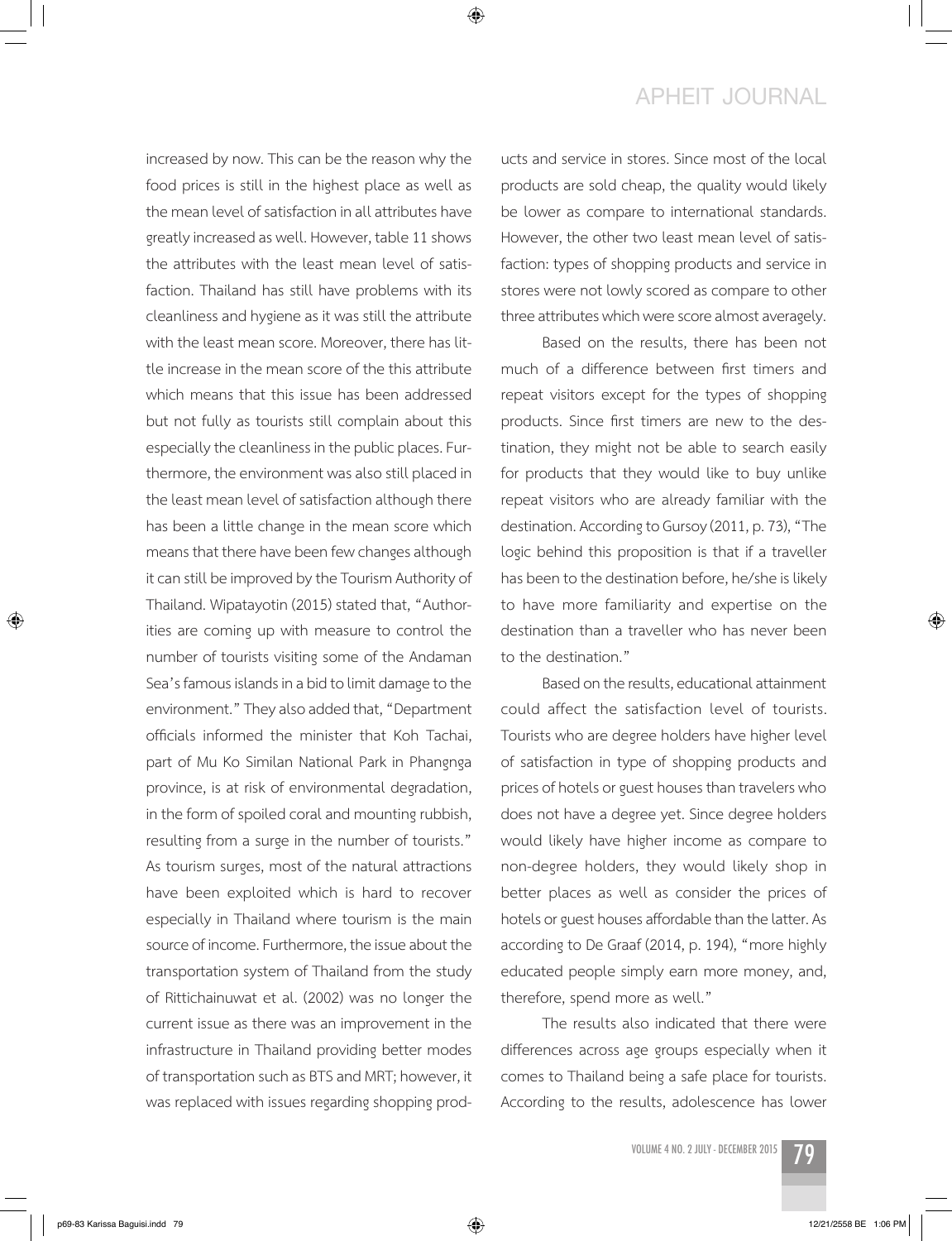level of satisfaction on this matter as compare to young adults and middle-aged adult. Since adolescence tourists were aged 19 and below, most of them are likely to experience fear being in new surroundings. As stated by Comninellis and White (2006, p. 32), "All of us, when we meet a new person or encounter new situations, draw conclusions about them: whether the person is trustworthy or the situation is safe, for example. A particular challenge in adolescence is that new situations and first impressions are extremely common." This is common to first timers adolescence.

<u>Filmen</u>

As shown in the results, there has been a significant difference between tourists coming from The Americas to tourists coming from either Europe or Oceania in terms of service at tourist attractions. This was quite surprising as all of these were tourists from Western countries. Although, there have been some studies that compare these western countries to each other. According to T. Egmond, and A. Egmond (2007, p. 88), "Europeans aren't that direct. Moreover, Europeans are better prepared while travelling, they know much more about the country. They know what to expect and have made enquiries in advance." This could mean that knowing what to expect could lead to lower satisfaction than not knowing to expect. Moreover, Maciamo (2012) have noted that, "Europeans are used to go "abroad" since their childhood, European countries being so small, and do not feel the whole experience to be so exceptional." Since Europeans are so used to travelling, their level of satisfaction is expected to be lower than other nationalities.

The results indicated that there were differences across occupation. As shown in the results, people that are unemployed, retired, or housewife have lower satisfaction on prices of hotels or guest houses as compare to students. An explanation for this is that students could stay in any accommodation as long as it offers a better price, unique design and tech amenities. As according to Shankman (2013), "young travellers are more concerned about price, Wi-Fi connection, online reviews, last-minute bookings, unique destination, and open work areas." Since there are a lot of accommodation such as hostels, guest houses, bed and breakfast which provides Wi-Fi connection and can be booked for affordable price, students have better choices than tourists that are unemployed, retired, or housewife who would like a better accommodation with full service that can be purchased for a limited budget.

In conclusion, it is very important to be updated on the changes of level of satisfaction of a destination in order to properly address the issues that dissatisfy tourists as well as to further improve the attributes that satisfy tourists to encourage them to come back in the destination. Knowing the differences between tourists with different demographic profile could help with the marketing promotions of the destination to correctly market to the right segment.

### **Recommendation**

The level of travel satisfaction has great impact on attracting new visitors to a destination by recommendation of past visitors as well as retaining tourists through repeat visits. It is crucial to satisfy and delight tourists by finding out which type of services that dissatisfies them in order to improve the weaknesses and maintain the strengths of the destination. According to this research paper, most of the tourists were satisfied with the overall service of Thailand which means Thailand

Association of Private Higher Educations Institutions of Thailand 80 under The Patronage of Her Royal Highness Princess Maha Chakri Sirindhorn

⊕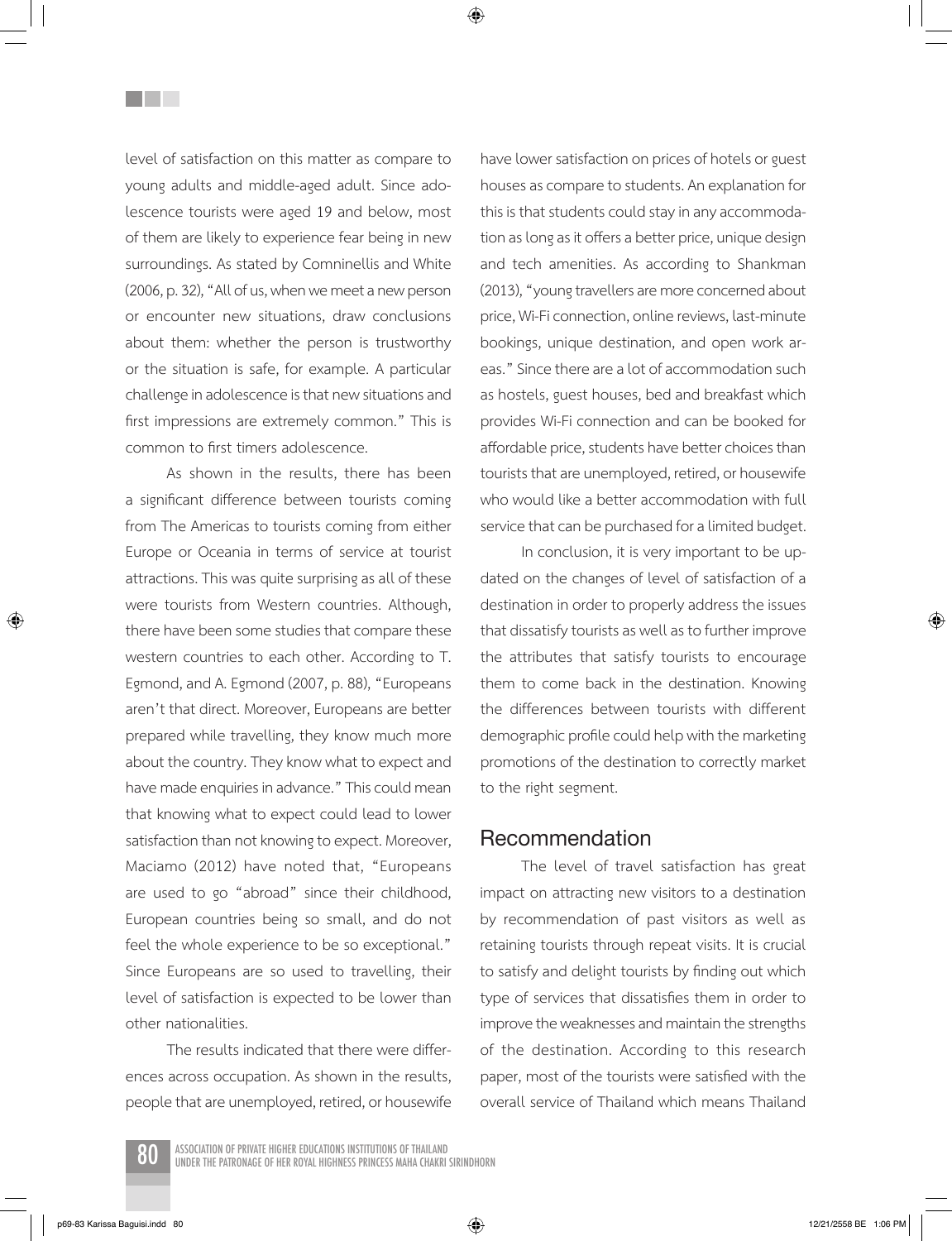### **APHEIT JOURNAL**

has enough tourist attraction places as well as providing the great service such as transportation, culture, food, accommodation and overall facilities. Furthermore, service providers and the Tourism Authority of Thailand must make sure to provide better cleanliness and sanitation in every place especially in the public places since these are some of the most important factors that the tourists are seeking. If this issue is properly addressed, the marketers can promote Thailand as a clean and eco -friendly place which will encourage more tourists to the country. In addition, Thailand should provide great varieties of local and international food as most of the tourists are satisfied with the food in Thailand and prices of the food. Moreover, Thailand should maintain the historical places and cultural places which were one of the attributes with high level of satisfaction by tourists as these are one of the highlights when a tourist visits Thailand. Graburn and Moore (1994, p. 236) stated that "tourism is the commoditization of experience. Its products are mainly intangible." This explains that it is difficult to promote tourism products by old model so Tourism Authority of Thailand should widely redesign tourist attractions with recreational activities seeking out new adventurous experiences for both repeat travelers and potential travelers. Tourism Authority of Thailand have stated that the arrival of tourists had decreased in 2014 due to the military taking over of the country which tourists perceived as lacking safety and security. This resulted into negative effect on tourist travel intention in 2014. This study suggests that Thai government should ensure the safety of visitors by promoting peaceful image through media channel to increase the level of engagement with the visitors. In addition, Tourism Authority of Thailand should continue what they have been doing as they have proved their success with Thailand becoming more successful in international tourism industry.

### **Acknowledgements (if any)**

We would like to thank Dr. Bongkosh Rittichainuwat for her guidance in writing this paper.

 $\bigcirc$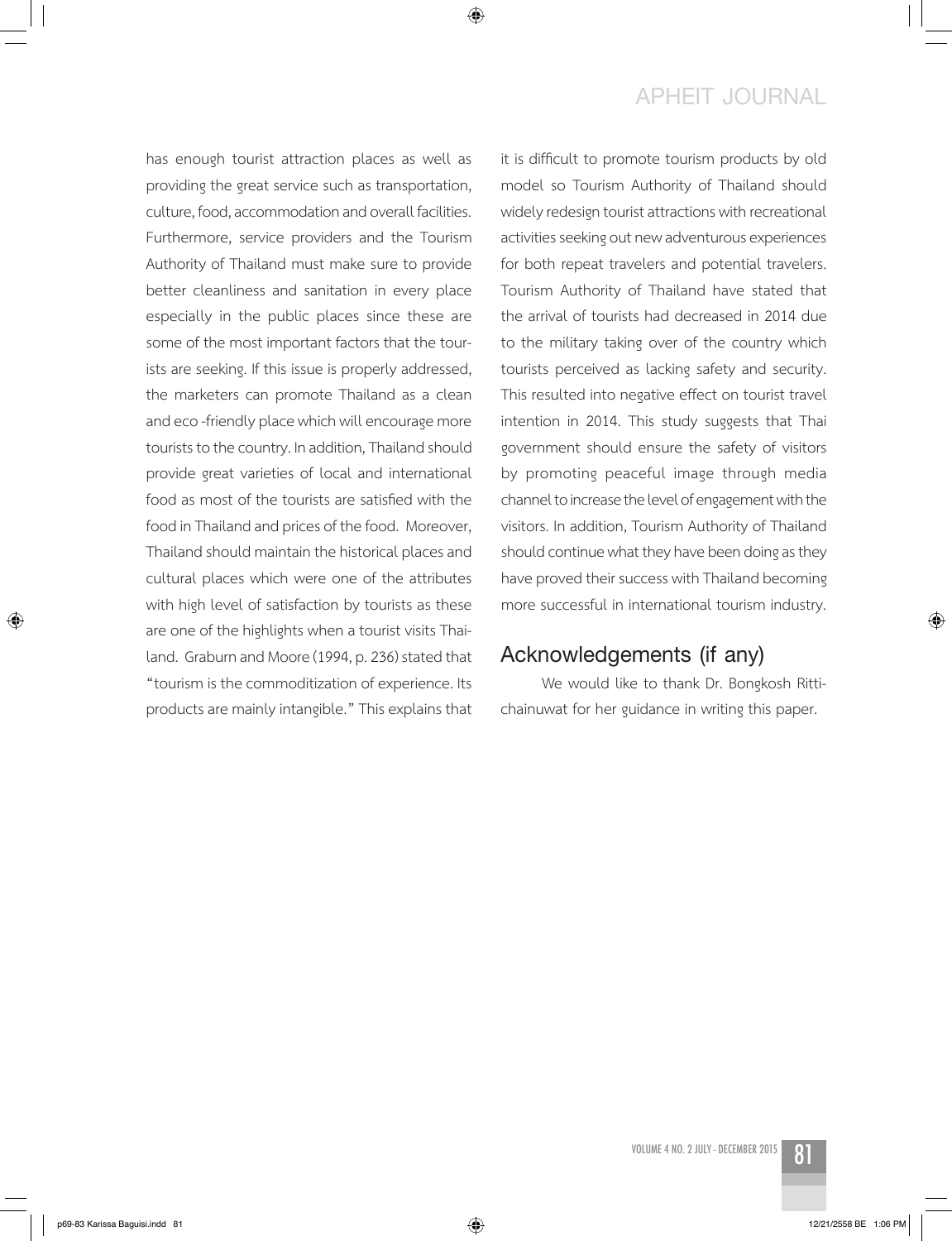### **References**

- Black, G. (2012). Museum Audiences. The Engaging Museum: Developing Museums for Visitor Involvement. (p. 26). Routledge.
- Bowen, D., and Clarke, J. (2009). **Fulfilling the Promise: Tourist Satisfaction.** Contemporary Tourist Behaviors: Yourself and Others as Tourists. (p. 139). CABI.
- Chinmaneevong, C. (2013). **TAT analysing repeat visitors to gain insights.** Retrieved March 5, 2015, from http://www.bangkokpost.com/business/tourism/358595/tat-analysing-repeat-visitors-to-gain-insights
- Cole,S.T.,and Illum F.S. (2006).**Examining The Mediating Role Of Festival Visitors' Satisfaction In The**  Relationship Between Service Quality And Behavioral Intentions. Journal of Vacation Marketing, 12(2), 160–173. Comninellis, N., and White, J. (2006). Crazy
- Emotions. **Nine Things Teens Should Know and Parents are Afraid to Talk About: Countdown to Adolescence.**  (p. 32). New Leaf Publishing Group.
- De Graaf,T. (2014).**Evoking Excellence. In Wolfensberger, M., Drayer, L., and Volker, J. (Eds.), Pursuit of**  Excellence in a Networked Society: Theoretical and Practical Approaches. (p. 194). Waxmann Verlag.
- Devashish,D. (2011).**Customer Value, Loyalty, and Satisfaction.** Tourism marketing. (p. 41). Pearson Education India.
- Egmond, T., and Egmond, A. (2007). **Towards Understanding Western Tourists: Empirical Studies. Understanding Western Tourists in Developing Countries.** (p. 88). CABI.
- Graburn,N.H.,andMoore,R.S. (1994).**Anthro-pological research on tourism.** In Ritchie, J.R. Brent and Goeldner, C.R. (Eds.), Travel, Tourism and Hospitality Research: A Handbook for Managers and Researchers. (pp. 233-242). John Wiley & Sons.
- Gursoy, D. (2011). **Destination Information Search Strategies.** In Wang,Y.and Pizam,B. (Eds.), Destination Marketing and Management: Theories and Applications. (p. 73). CABI.
- Hill,N.,Roche,G.,andAllen,R.(2007).**Dispe-lling the Myths. Customer satisfaction: The customer experience through the customer's eyes.** (pp. 1-2). The Leadership Factor.
- Jago,L.and Deery, M. (2006). **Convention De-legates The Relationship Between Satisfaction with the Convention and with the Host Destination: A Case Study.** In Prideaux, B., Moscardo, G., and Laws, E. (Eds.), Managing Tourism and Hospitality Services: Theory and International Applications. (p. 17). CABI. Maciamo, H. (2012). **Cultural differences between Europe and America.** Retrieved April 3, 2015, from
- http://www.eupedia.com/europe/cultural\_differences\_europe\_usa.shtml
- Mat Som, A.P., and Badarneh, M.B. (2011). **Tourist Satisfaction and Repeat Visitation; Toward a New Comprehensive Model.** International Scholarly and Scientific Research & Innovation, 5(2), 927-928.
- Rittichainuwat,B.N.,Qu,H.,andMongkhonvanit, C. (2002).**A Study of the Impact of Travel Satisfaction on the Likelihood of Travelers to Revisit Thailand.** JournalofTravel & Tourism Marketing,12(2-3),19-43.
- Shankman,S. (2013).**Eight trends that define the rise of the millennial traveler.** Retrieved February19,2015, from http://skift.com/2013/05/26/millennial-travelers-defined-by-eight-hospitality-trends/#/7

ASSOCIATION OF PRIVATE HIGHER EDUCATIONS INSTITUTIONS OF THAILAND<br>UNDER THE PATRONAGE OF HER ROYAL HIGHNESS PRINCESS MAHA CHAKRI SIRINDHORN

⊕